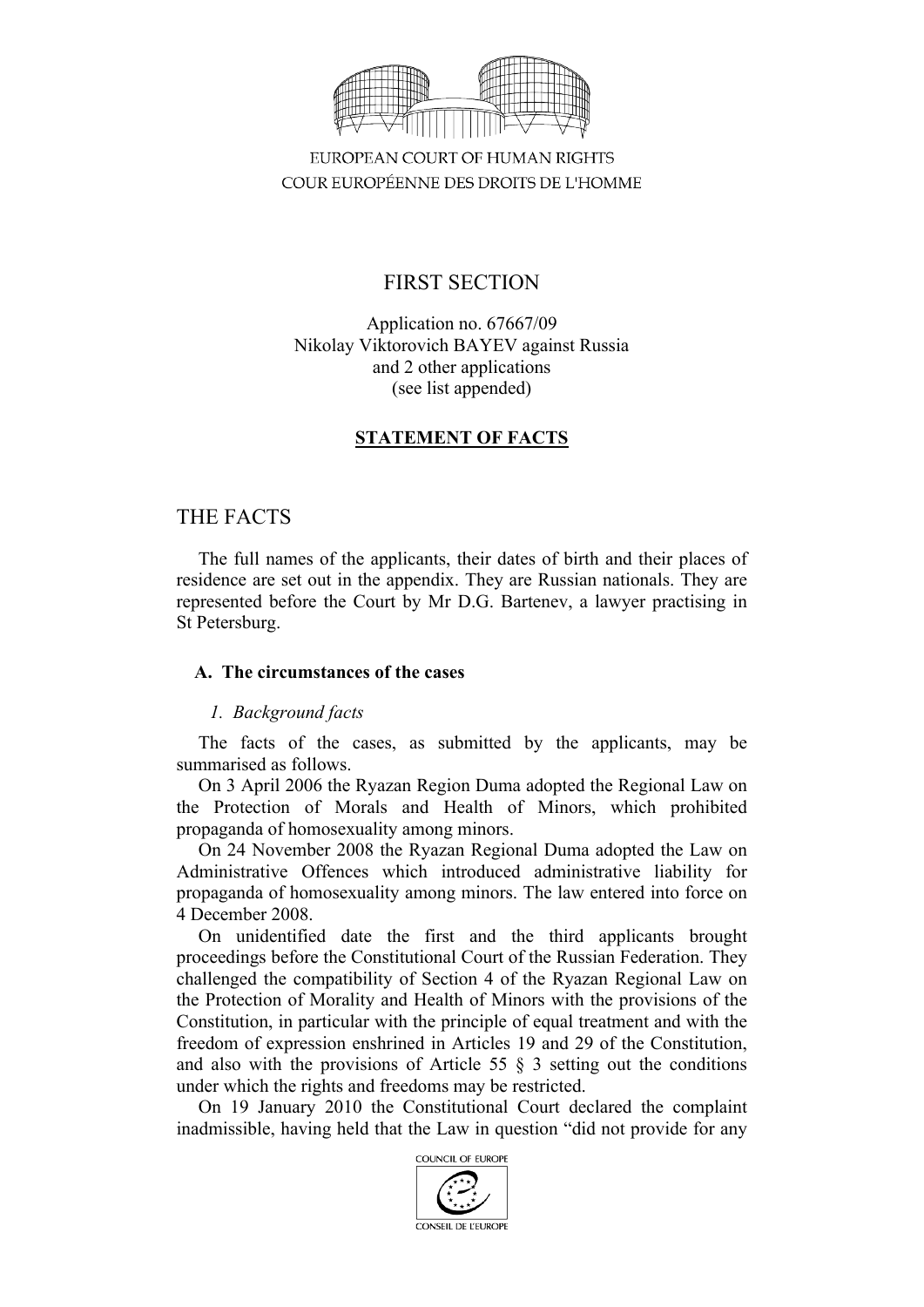measures aimed at prohibition of homosexuality, did not contain its official condemnation, was not of discriminative nature and was not capable of allowing any excessive acts by the authorities". Concerning the ban on "homosexual propaganda", the Constitutional Court noted that homosexual propaganda was "the activity aimed at purposeful and uncontrolled dissemination of information which is able to cause damage to the moral and spiritual development or to the health of minors, inducing them to form warped perceptions that traditional and non-traditional marital relations are socially equal, bearing in mind that minors due to their age are not capable of critical independent assessment of such information".

On 30 September 2011 the Arkhangelsk Regional Assembly of Deputies passed amendments to the Regional Law on Certain Measures for the Protection of Morals and Health of Children in the Arkhangelsk Region, which prohibited propaganda of homosexuality among minors.

On 21 November 2011 the Arkhangelsk Regional Assembly of Deputies passed amendments to the Regional Law on Administrative Offences. The amendments introduced administrative liability for propaganda of homosexuality among minors.

On 7 March 2012 the St Petersburg Legislative Assembly passed amendments to the Regional Law on Administrative Offences. The amendments introduced administrative liability for propaganda of homosexuality, bisexuality and transgender identity among minors; the same law introduced administrative liability for propaganda of paedophilia.

On 29 June 2013 the Federal Law introduced administrative liability for "propaganda of non-traditional sexual relations among minors". It applies on the whole territory of the Russian Federation.

#### *2. Administrative proceedings against the applicants*

The applicants each made a public statement in respect of which they were found in breach of a ban on "propaganda of homosexuality among minors". The facts relating to the administrative charges brought against the applicants are summarised below.

#### **(a) Application by Mr Bayev (no. 67667/09)**

The applicant is a gay rights activist.

On 30 March 2009 the applicant stood in front of the school no. 43 in Ryazan holding two banners stating "Homosexuality is normal" and "I am proud of my homosexuality". He was charged of an administrative offence for doing so.

On 6 April 2009 the Justice of the Peace of Circuit no. 18 of the Oktyabskiy District of Ryazan found the applicant guilty of a breach of Section 3.10 of the Ryazan Law on Administrative Offences. He had to pay a fine of 1,500 roubles (RUB).

On 14 May 2009 the Oktyabrskiy District Court dismissed the applicant's appeal.

#### **(b) Application by Mr Kiselev (no. 44092/12)**

The applicant is an entrepreneur and a gay rights activist.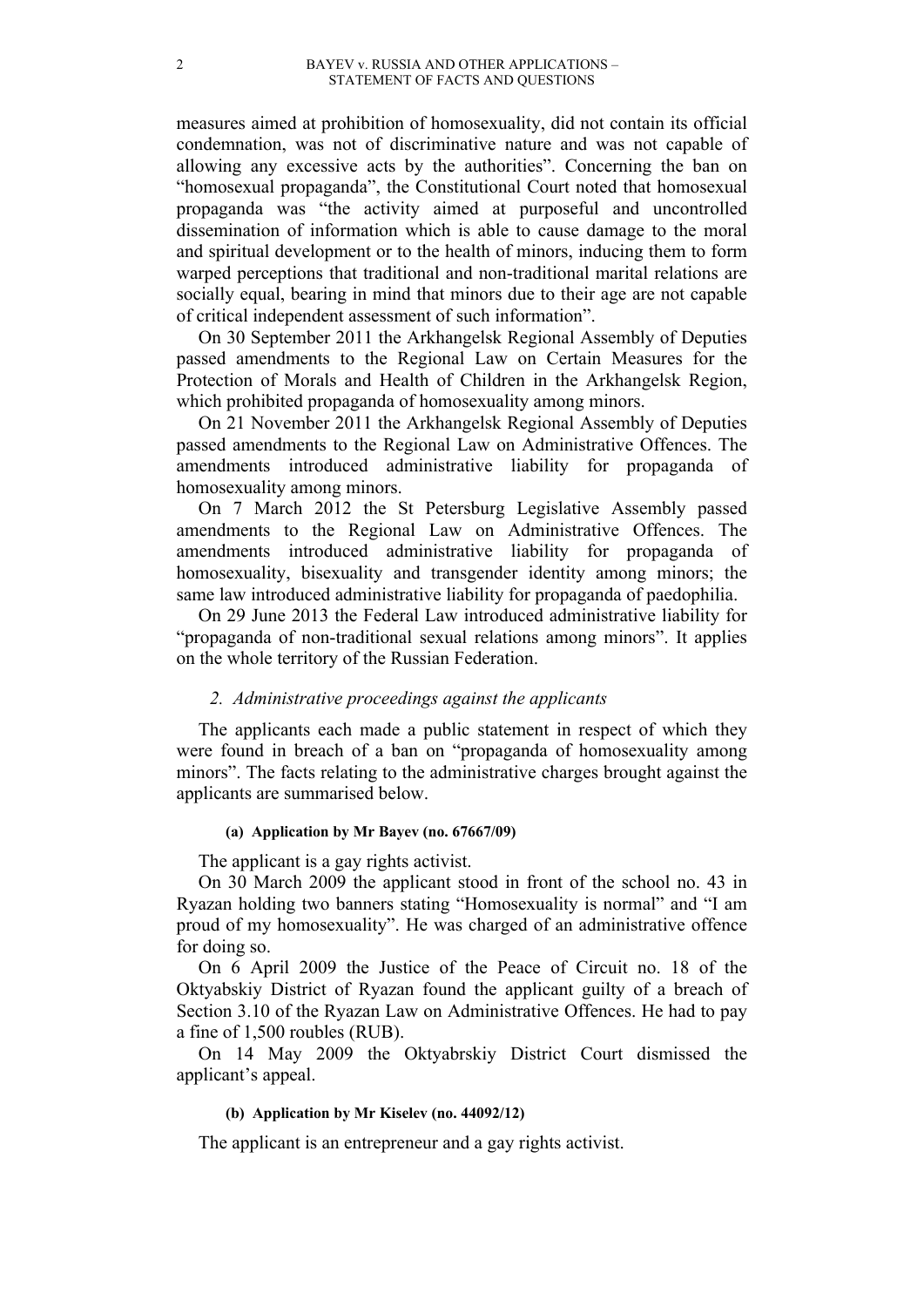On 11 January 2012 the applicant stood in front of the children's library in Arkhangelsk holding a banner stating "Russia has the world's highest rate of teenage suicide. A huge part of them are homosexuals. They take this step because of the lack of information about their nature. Deputies are child-killers. Homosexuality is good!"

The applicant was arrested by the police and escorted to the police station for drawing a report on the administrative offence.

On 3 February 2012 the Justice of the Peace of Circuit no. 6 of the Oktyabskiy District of Arkhangelsk found the applicant guilty of a breach of Section 2.13 § 1 of the Arkhangelsk Law on Administrative Offences. He had to pay a fine of RUB 1,800.

On 22 March 2012 the Oktyabrskiy District Court of Arkhangelsk dismissed the applicant's appeal.

#### **(c) Application by Mr Alekseyev (no. 56717/12)**

The applicant is a gay rights activist. He held two public manifestations in breach of the ban on propaganda of homosexuality.

### *(i) Picketing in St Petersburg*

On 12 April 2012 the applicant stood in front of the St Petersburg City Administration holding a banner citing a popular quote from a famous Soviet-time actress: "Homosexuality is not a perversion. Grass hockey and ice ballet are."

The applicant was arrested by the police and escorted to the police station for drawing a report on the administrative offence.

On 5 May 2012 the Justice of the Peace of Circuit no. 208 of St Petersburg found the applicant guilty of a breach of Section 7.1 of the St Petersburg Law on Administrative Offences. He had to pay a fine of RUB 5,000.

On 6 June 2012 the Smolninskiy District Court of St Petersburg dismissed the applicant's appeal.

#### *(ii) Picketing in Arkhangelsk*

On 11 January 2012 the applicant stood in front of children's library in Arkhangelsk holding a banner stating: "Children have the right to know. Great people also happen to be gay, the gay people also become great. Homosexuality is natural and normal" and listing some names of famous people who had contributed to the Russian cultural heritage and who were thought to be gay. This manifestation took place at the same time as Mr Kiselev's, but it appears that they were holding solo pickets individually.

The applicant was arrested by the police and escorted to the police station for drawing a report on the administrative offence.

On 3 February 2012 the Justice of the Peace of Circuit no. 6 of the Oktyabrskiy District of Arkhangelsk found the applicant guilty of a breach of Section 2.13 § 1 of the Arkhangelsk Law on Administrative Offences. He had to pay a fine of RUB 2,000.

On 22 March 2012 the Oktyabrskiy District Court of Arkhangelsk dismissed the applicant's appeal.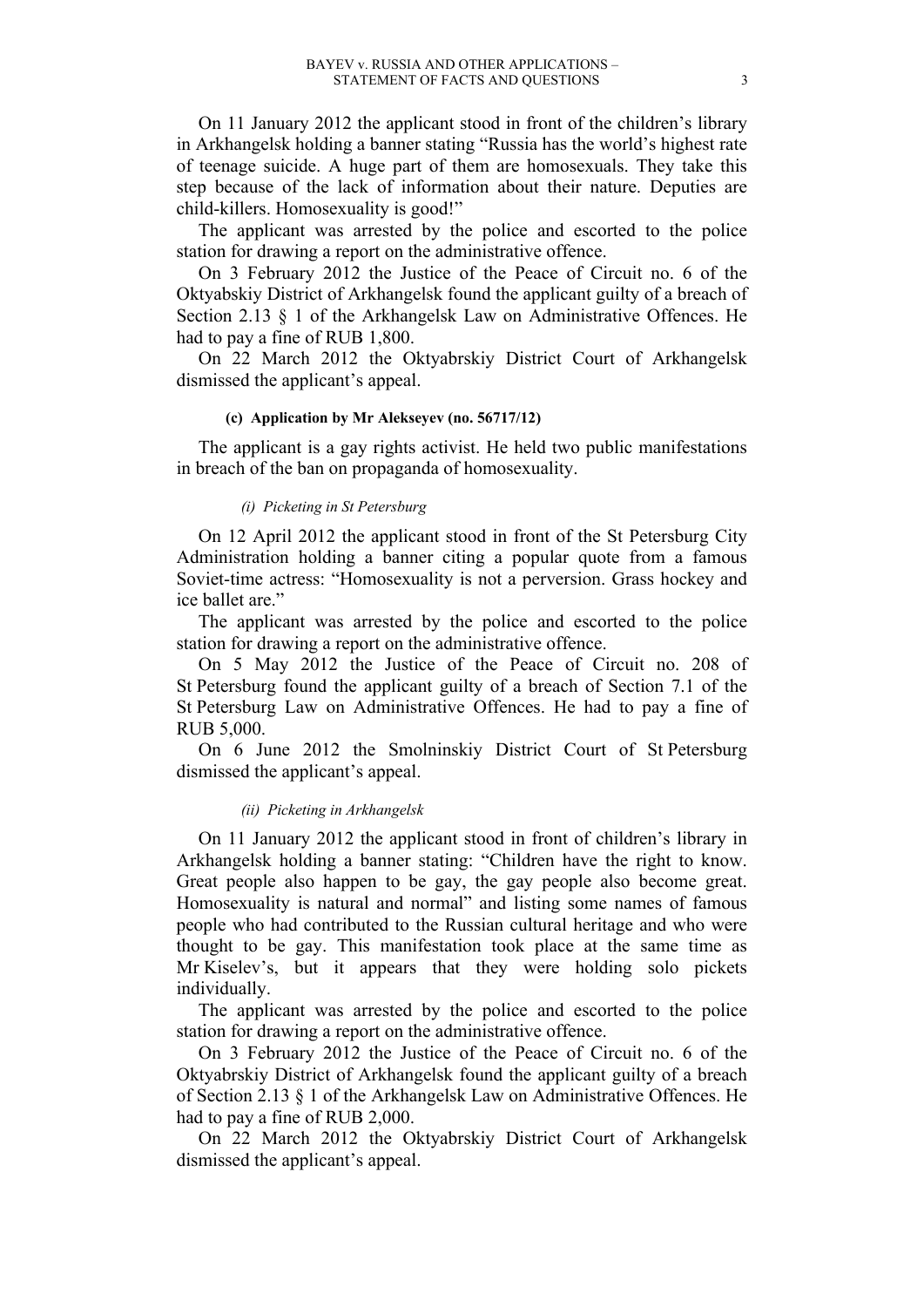#### **B. Relevant domestic law and practice**

The Russian Constitution guarantees equality of rights and freedoms to everyone regardless of, in particular, race, language, ethnic origin, sex, social status or employment position, religion, ideology, membership in public associations or other circumstances (Article 19 §§ 1-2). The Constitution guarantees the freedom of thought and expression, together with the freedom of the mass media (Article 29). It also provides that rights and freedoms may be restricted by federal laws for the protection of constitutional principles, public morals, health and the rights and lawful interests of others, and to ensure the defence and security of the State (Article 55 § 3).

Section 4 of the Ryazan Region Law on the Protection of Morality and Health of Minors no. 41-OZ of 3 April 2006 reads as follows:

"Public actions aimed at propaganda of homosexuality (sodomy or lesbianism) among minors shall not be allowed."

Section 3.10 of the Ryazan Region Law on Administrative Offences no. 182-ОZ of 4 December 2008 in so far as relevant reads as follows:

"Public actions aimed at propaganda of homosexuality (sodomy or lesbianism) among minors shall be punishable by an administrative fine of between RUB 1,500 and RUB 2,000; or of between RUB 2,000 to RUB 5,000 if perpetrated by a public official; or of between RUB 10,000 to RUB 20,000 if perpetrated by a legal entity."

Section 10 of the Arkhangelsk Regional Law on Certain Measures for the Protection of Morals and Health of Children in the Arkhangelsk Region, amended by the Regional Law no. 336-24-03 of 30 September 2011, reads as follows:

"Public actions aimed at propaganda of homosexuality among minors shall not be allowed."

Section 2.13 of the Arkhangelsk Region Law on Administrative Offences of 3 June 2003, amended by the Regional Law no. 386-26-ОZ on 21 November 2011, in so far as relevant reads as follows:

"Public actions aimed at propaganda of homosexuality among minors shall be punishable by an administrative fine of between RUB 1,500 and RUB 2,000; or of RUB 2,000 to RUB 4,000 if perpetrated by a public official; or of RUB 10,000 to RUB 20,000 if perpetrated by a legal entity."

Section 7.1 of the St Petersburg Region Law on Administrative Offences of 31 May 2010, amended by the Regional Law no. 108-18 on 7 March 2012 in so far as relevant reads as follows:

"Public actions aimed at propaganda of sodomy, lesbianism, bisexuality or trangenderism among minors shall be punishable by an administrative fine of RUB 5,000; or of RUB 50,000 roubles if perpetrated by a public official; or of between RUB 250,000 to RUB 500,000 if perpetrated by a legal entity.

Explanatory note: public actions aimed at propaganda of sodomy, lesbianism, bisexuality or trangenderism among minors shall be understood, in this Section, as activity aimed at purposeful and uncontrolled dissemination of information capable of causing damage to health, moral and spiritual development of minors, in particular by forming warped perceptions that traditional and non-traditional marital relations are socially equal."

On 29 June 2013 the Federal Law no. 135-FZ on Amendments to Section 5 of the Federal Law on Protection of Children from Information that Harm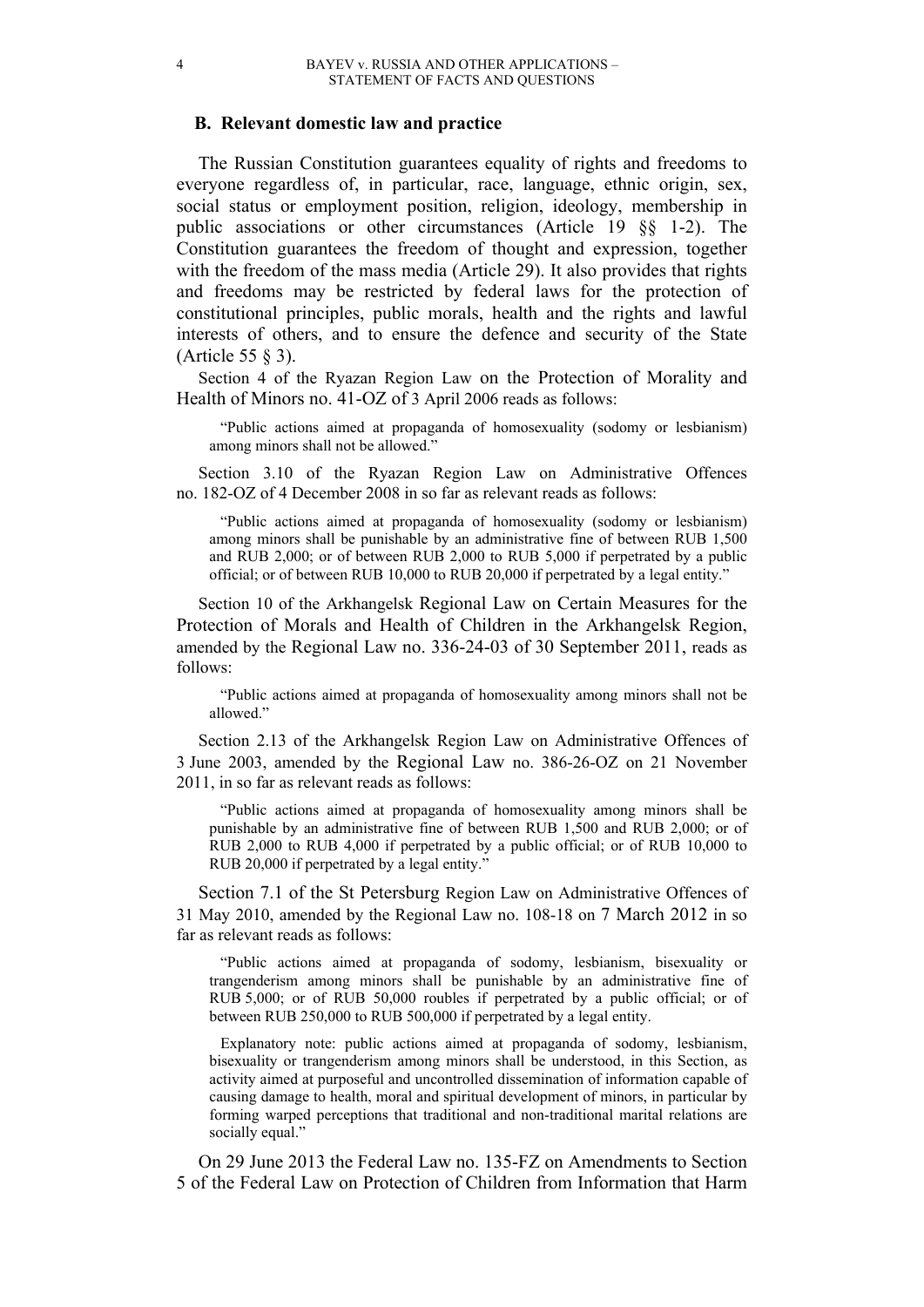their Health and Development and Certain Other Legislative Acts of the Russian Federation Aimed at Protection of Children from Information Denying Traditional Family Values entered into force. It introduced administrative liability for "propaganda of non-traditional sexual relations among minors". New Article 6.21 of the Code of Administrative Offences reads in so far as relevant as follows:

"Propaganda of non-traditional sexual relations among minors in the form of dissemination of information aimed at forming non-tradition sexual conceptions in minors, raising attractiveness of non-traditional sexual relations, misrepresentation of social equivalence of traditional and non-traditional sexual relations, or imposing information about non-traditional sexual relations raising interest to such relations, unless such acts constitute a criminal offence, shall be punishable by an administrative fine of between RUB 4,000 to RUB 5,000; or of between RUB 40,000 to RUB 50,000 if perpetrated by a public official; or of between RUB 800,000 to RUB 1,000,000 if perpetrated by a legal entity, or a suspension of its activity for up to 90 days."

### COMPLAINTS

The applicants complain under Article 10 of the Convention about the ban on public statements concerning the identity, the rights and social status of sexual minorities. They maintain that the prohibition of "homosexual propaganda" introduced by the recent legislation constitutes a blanket ban on the mere mention of homosexuality and that it applies irrespective of the content of the message. They also complain that this ban is discriminatory, in breach of Article 14 of the Convention.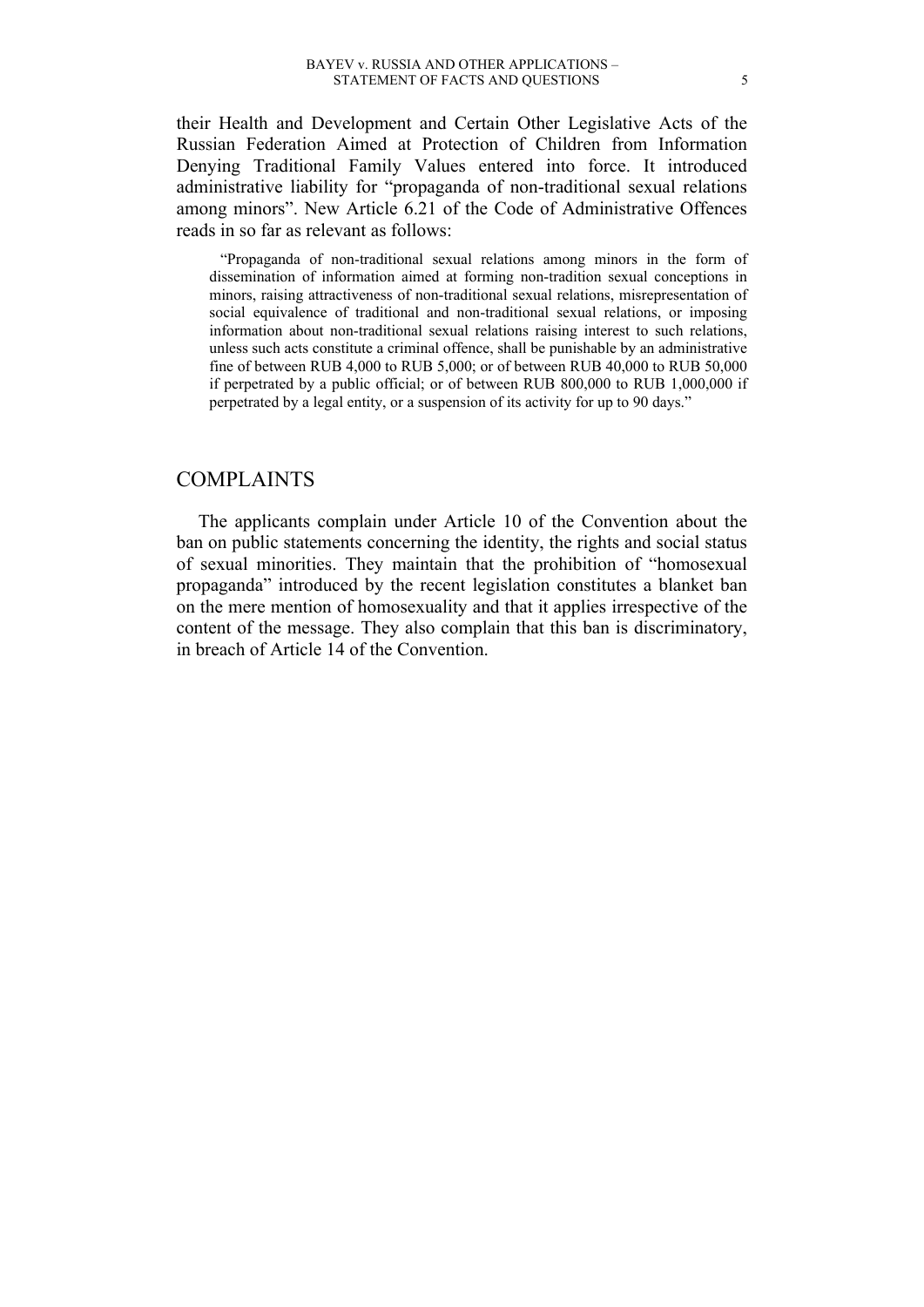### **QUESTIONS**

1. Has there been a violation of the applicants' right to freedom of expression, contrary to Article 10 of the Convention?

2. Do Russian legal provisions governing administrative liability for "propaganda of homosexuality among minors" meet the "quality of law" requirements contained in Article 10 § 2 of the Convention?

3. Have the applicants suffered discrimination in the enjoyment of their Convention rights, contrary to Article 14 of the Convention read in conjunction with Article 10?